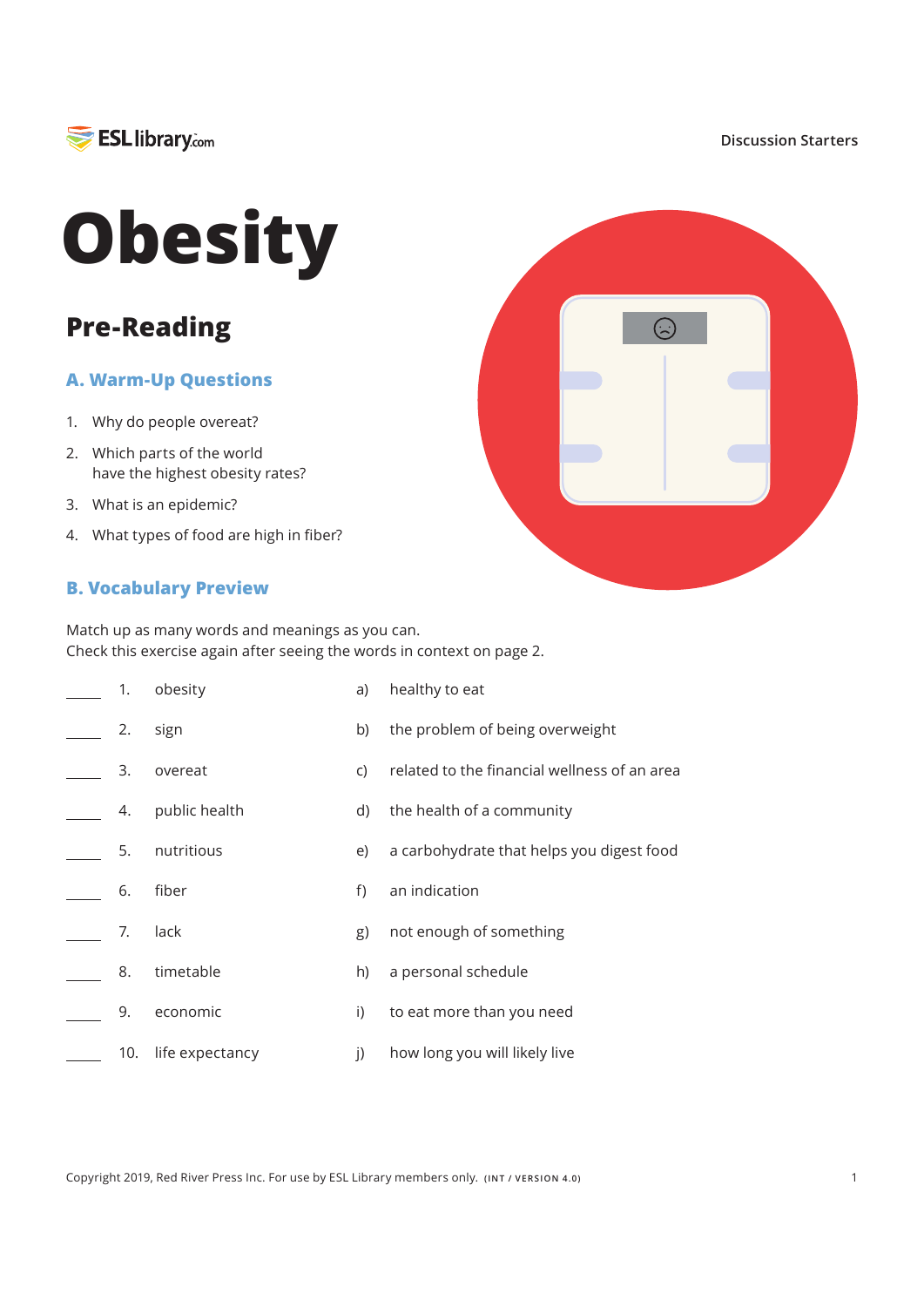

## **Vocabulary Review**

#### **A. Word Forms**

Indicate whether the following words are adjectives, verbs, or nouns. Practice making sentences out loud with a partner. Take turns using both forms.

| 1. | economic                                                                                             | 4. obese  |                                                                                                                       |
|----|------------------------------------------------------------------------------------------------------|-----------|-----------------------------------------------------------------------------------------------------------------------|
|    | economy<br>the control of the control of the control of the control of the control of the control of | obesity   | <u> 1989 - John Harry Harry Harry Harry Harry Harry Harry Harry Harry Harry Harry Harry Harry Harry Harry Harry H</u> |
| 2. | nutrition<br>the contract of the contract of the contract of the contract of                         | 5. health |                                                                                                                       |
|    | nutritious                                                                                           | healthy   |                                                                                                                       |
|    | 3. expect                                                                                            |           |                                                                                                                       |
|    | expectancy                                                                                           |           |                                                                                                                       |

### **B. Odd One Out**

Choose the word or phrase that does NOT belong in the group.

- 1. a) warning
	- b) sign
	- c) economy
	- d) indication
- 2. a) nutritious
	- b) healthy
	- c) good for you
		- d) overeat

# **Discussion**

- 1. Which countries (or cultures) do not suffer from obesity? Why do you think this is?
- 2. Is childhood obesity a form of abuse? Is it a parent's job to make sure his or her child has proper nutrition?
- $3. a)$  lack
	- b) not enough c) fiber
	- d) missing
- 4. a) public b) schedule
	- c) timetable
	- d) plans
- 5. a) indulge
	- b) life expectancy
	- c) overeat
	- d) feast

- 3. How can governments reduce obesity?
- 4. Which is a bigger global problem, obesity or starvation?

Copyright 2019, Red River Press Inc. For use by ESL Library members only. (INT / VERSION 4.0)